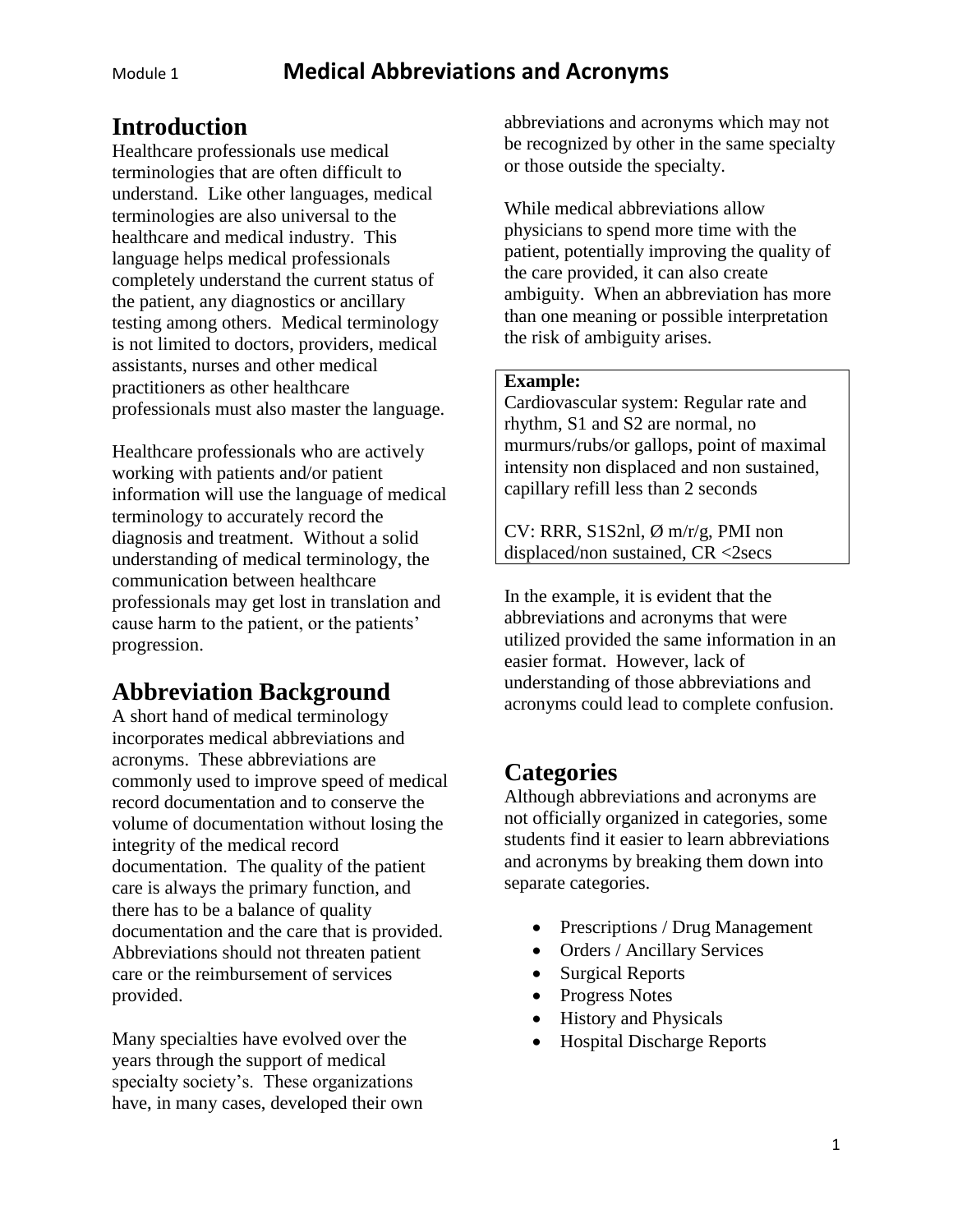# **Joint Commission**

What is the Joint Commission? The Joint Commission provides this summary on their website.

(https://www.jointcommission.org/about\_us/ about\_the\_joint\_commission\_main.aspx)

"An independent, not-for-profit organization, The Joint Commission accredits and certifies nearly 21,000 health care organizations and programs in the United States. Joint Commission accreditation and certification is recognized nationwide as a symbol of quality that reflects an organization's commitment to meeting certain performance standards."

Their mission is "To continuously improve health care for the public, in collaboration with other stakeholders, by evaluating health care organizations and inspiring them to excel in providing safe and effective care of the highest quality and value."

Some abbreviations can create confusion that could adversely affect patient care. To eliminate the potential for error, the Joint Commission has created an official "Do Not Use" list of abbreviations.

## **Official "Do Not Use" List**

*Do not use:*  U, u (unit) *Potential Problem:* Mistaken for "0" (zero), the number "4" (four) or "cc" *Use Instead:* Write "unit"

*Do not use:*  IU (International Unit) *Potential Problem:* Mistaken for IV (intravenous) or the number 10 (ten) *Use Instead:* Write "International Unit"

*Do Not Use:*  Q.D., QD, q.d., qd (daily) Q.O.D., QOD, q.o.d, qod(every other day) *Potential Problem:*  Mistaken for each other. Period after the Q mistaken for "I" and the "O" mistaken for "I" *Use Instead:*  Write "daily" Write "every other day"

*Do Not Use:*  Trailing zero  $(X.0 \text{ mg})^*$ Lack of leading zero (.X mg) *Potential Problem:*  Decimal point is missed *Use Instead:* Write X mg Write 0.X mg

*Do Not Use:*  MS  $MSO<sub>4</sub>$  and  $MgSO<sub>4</sub>$ *Potential Problem:*  Can mean morphine sulfate or magnesium sulfate. Confused for one another *Use Instead:*  Write "morphine sulfate" Write "magnesium sulfate"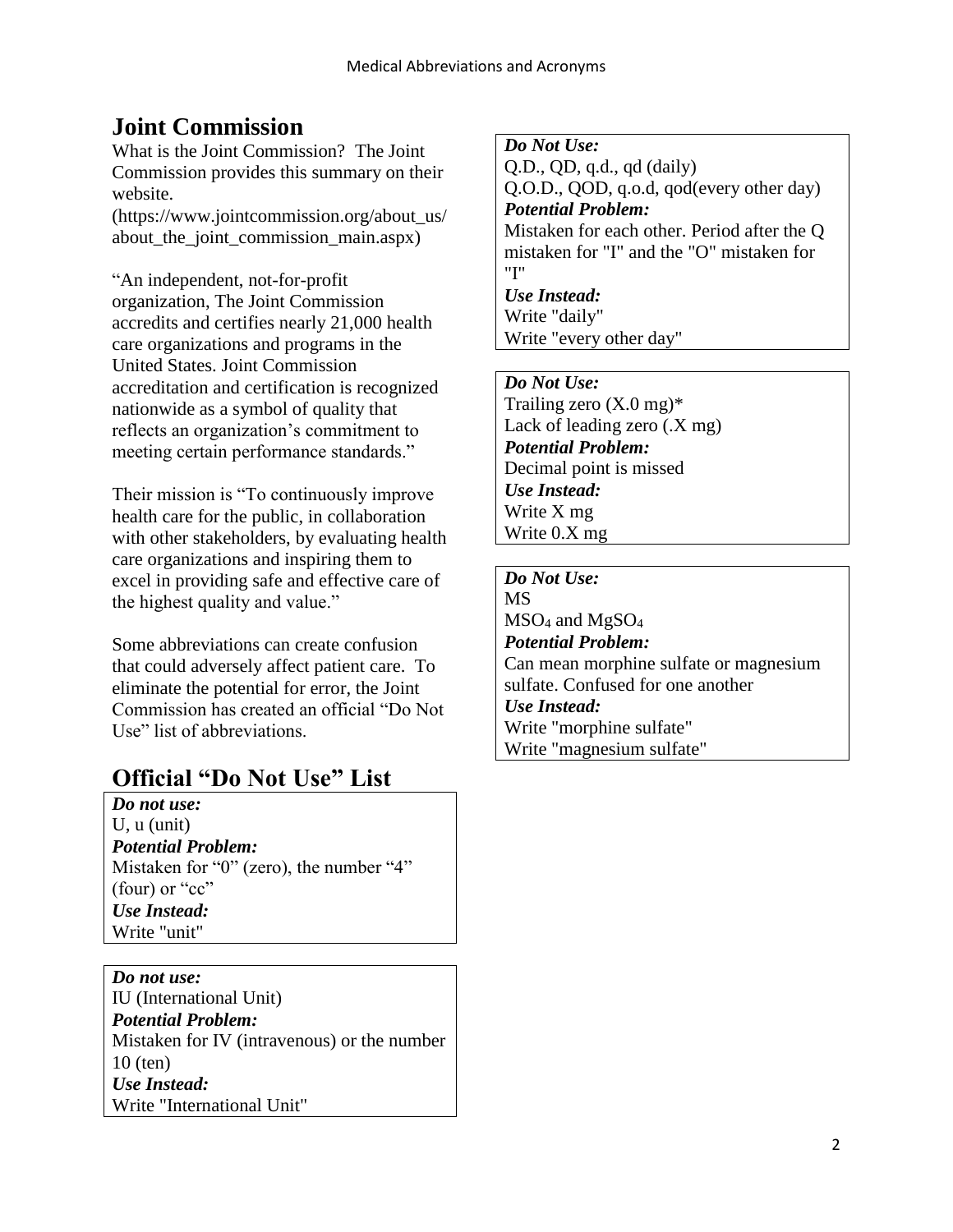#### **Medical Abbreviations**

Below is a comprehensive list of abbreviations found on the Taber's Online website. [\(https://www.tabers.com/tabersonline/view/](https://www.tabers.com/tabersonline/view/Tabers-Dictionary/767492/all/Medical_Abbreviations) [Tabers-](https://www.tabers.com/tabersonline/view/Tabers-Dictionary/767492/all/Medical_Abbreviations)[Dictionary/767492/all/Medical\\_Abbreviatio](https://www.tabers.com/tabersonline/view/Tabers-Dictionary/767492/all/Medical_Abbreviations) [ns](https://www.tabers.com/tabersonline/view/Tabers-Dictionary/767492/all/Medical_Abbreviations)

**A** accommodation; acetum; angström unit; anode; anterior **a** artery **a** before **A2** aortic second sound **aa** of each; arteries **AAA** abdominal aortic aneurysm **abd** abdominal/abdomen **ABG** arterial blood gas **ABI** ankle-brachial index **ABO** three basic blood groups **AC** adrenal cortex; air conduction; alternating current; axiocervical **a.c., ac** before a meal **acc.** accommodation **A/CA** accommodative/convergence accommodation ratio **ACE** angiotensin-converting enzyme **ACh** acetylcholine **AChE** acetylcholinesterase **AChR** acetylcholine receptor **ACLS** advanced cardiac life support **ACTH** adrenocorticotropic hormone **AD** advance directive **ad** to; up to **ADH** antidiuretic hormone **ADHD** attention deficit-hyperactivity disorder **ADL, ADLs** activities of daily living **ad lib.** freely; as desired **admov**. apply **ad sat**. to saturation **AED** antiepileptic drug **AF** atrial fibrillation **AFB** acid-fast bacillus **AFP** alpha-fetoprotein **A/G; A-G** ratio albumin/globulin ratio

**Ag** silver; antigen **AGC** atypical glandular cells **AgNO3** silver nitrate **ah** hypermetropic astigmatism **AHF** antihemophilic factor **AI** aortic incompetence; aortic insufficiency **AICD** automatic implantable cardiac defibrillator **AIDS** acquired immunodeficiency syndrome **AK** above the knee **Al** aluminum **Alb** albumin **ALL** acute lymphocytic leukemia **ALP** alkaline phosphatase **ALS** amyotrophic lateral sclerosis **ALT** alanine aminotransferase **alt. dieb.** every other day **alt. hor.** every other hour **alt. noc.** every other night **AM** morning **Am** mixed astigmatism **a.m.a.** against medical advice **AMI** acute myocardial infarction **AML** acute myelogenous (myeloblastic) leukemia **AMLS** Advanced Medical Life Support amp ampule; amputation **ANA** antinuclear antibody **anat** anatomy or anatomic **ANNA** anti-neuronal nuclear antibody **ANP** atrial natriuretic peptide **ant**. anterior **anti-CCP** anticyclic citrullinated peptide **Ao.** aorta **A-P** anterior-posterior **A&P** auscultation and percussion **ap** before dinner **APAP** acetaminophen **aPTT** activated partial thromboplastin **AQ, aq** water **aq. dest**. distilled water **aq. frig**. cold water **ARC** AIDS-related complex **ARDS** acute respiratory distress syndrome **ARMD** age-related macular degeneration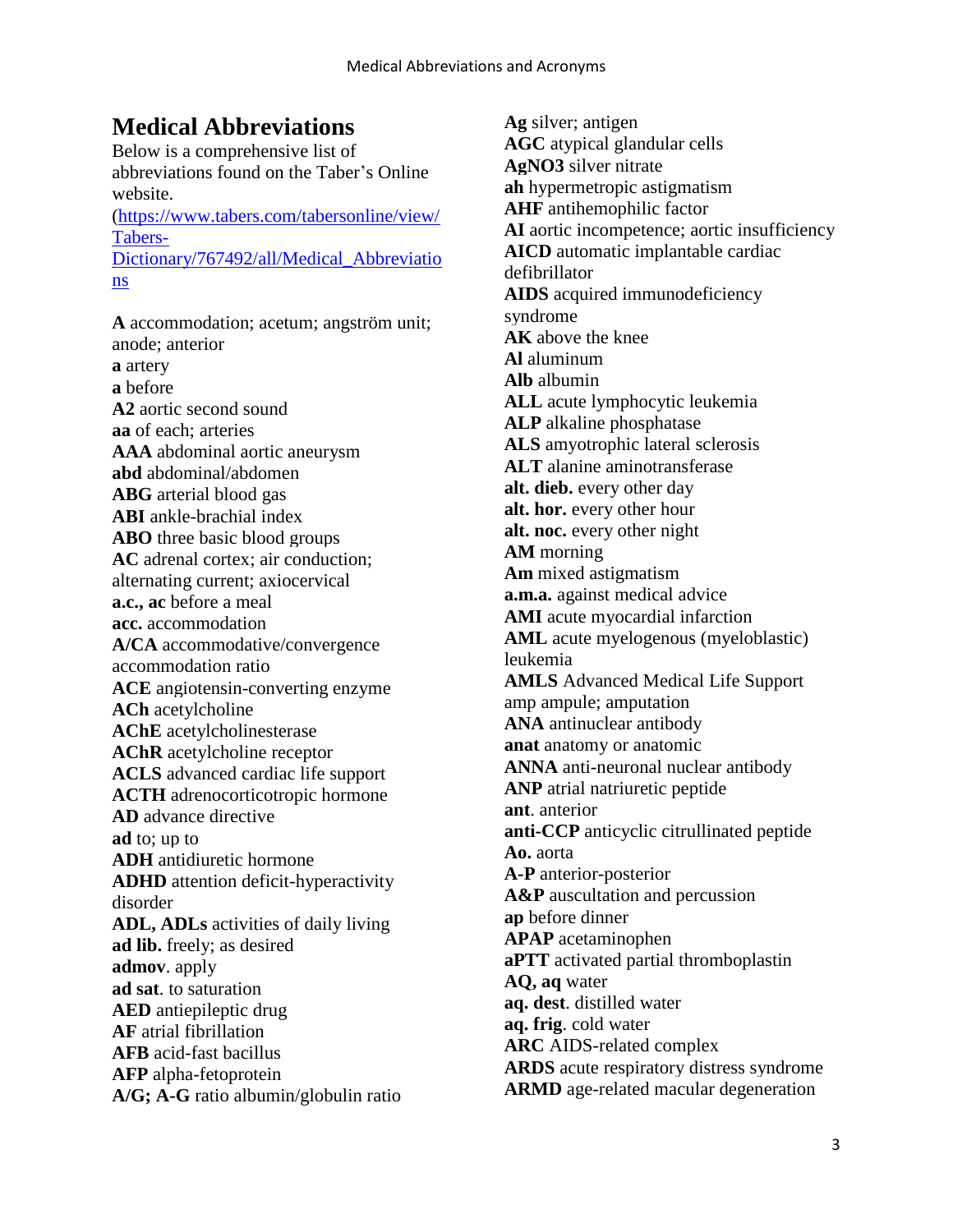**AS** ankylosing spondylitis; aortic stenosis; auris sinistra (left ear) **As.** astigmatism **ASA** acetylsalicylic acid **ASC** atypical squamous cells **asc.** ascending **ASCA** anti-Saccharomyces cerevisiae antibody **ASC-US** atypical squamous cells of undetermined significance **ASCVD** atherosclerotic cardiovascular disease **ASD** atrial septal defect **AsH** hypermetropic astigmatism **AsM** myopic astigmatism **AST** aspartate aminotransferase **Ast** astigmatism **ATCC** American Type Culture Collection **at. wt**. atomic weight **Au** gold **A-V; AV; A/V** arteriovenous; atrioventricular **av**. avoirdupois **AVM** arteriovenous malformation **AVP** arginine vasopressin **B** boron; bacillus **Ba** barium **BAC** blood alcohol concentration **BBB** blood-brain barrier; bundle branch block **BBT** basal body temperature **BCG** bacille Calmette-Guérin **BCLS** basic cardiac life support **BCP** birth control pills **BD** Buerger disease **BE** barium enema **Be** beryllium **BHS** beta-hemolytic streptococci **Bi** bismuth **b**. bone **bib.** drink **b.i.d., bid** twice a day **b.i.n.** twice a night **bipap bilevel** positive airway pressure **BK** below the knee **BLS** basic life support

**BM** bowel movement **BMI** body mass index **BMR** basal metabolic rate **BMS** bone marrow suppression **BMT** bone marrow transplantation **BNP** brain natriuretic peptide **bol.** pill **BP** blood pressure **B.P**. British Pharmacopeia **BPH** benign prostatic hyperplasia **bpm** beats per minute **BRM** biologic response modifier **BROW** barley, rye, oats, and wheat **BSA** body surface area **BSE** breast self-examination **BUN** blood urea nitrogen **BW** birth weight; body weight **Bx** biopsy **C** Calorie (kilocalorie); Celsius **c** calorie (small calorie) **c** with **CA** coronary artery **ca.** about; approximately; cancer **CABG** coronary artery bypass graft **CaCO3** calcium carbonate **CAD** coronary artery disease **CAH** chronic active hepatitis **Cal** large calorie **CAP** let (the patient) take **cap.** capsule **C&S** culture and sensitivity **cath** catheter **CBC** complete blood count **CBI** continuous bladder irrigation **CBRNE** chemical, biological, radiological, nuclear, and explosive agents **CBT** cognitive behavioral therapy **CC** chief complaint **cc** cubic centimeter **CCl 4** carbon tetrachloride **CCU** coronary care unit; critical care unit **CD4** T-helper cells **CD8** cytotoxic cells **CDC** Centers for Disease Control and Prevention **CEA** carcinoembryonic antigen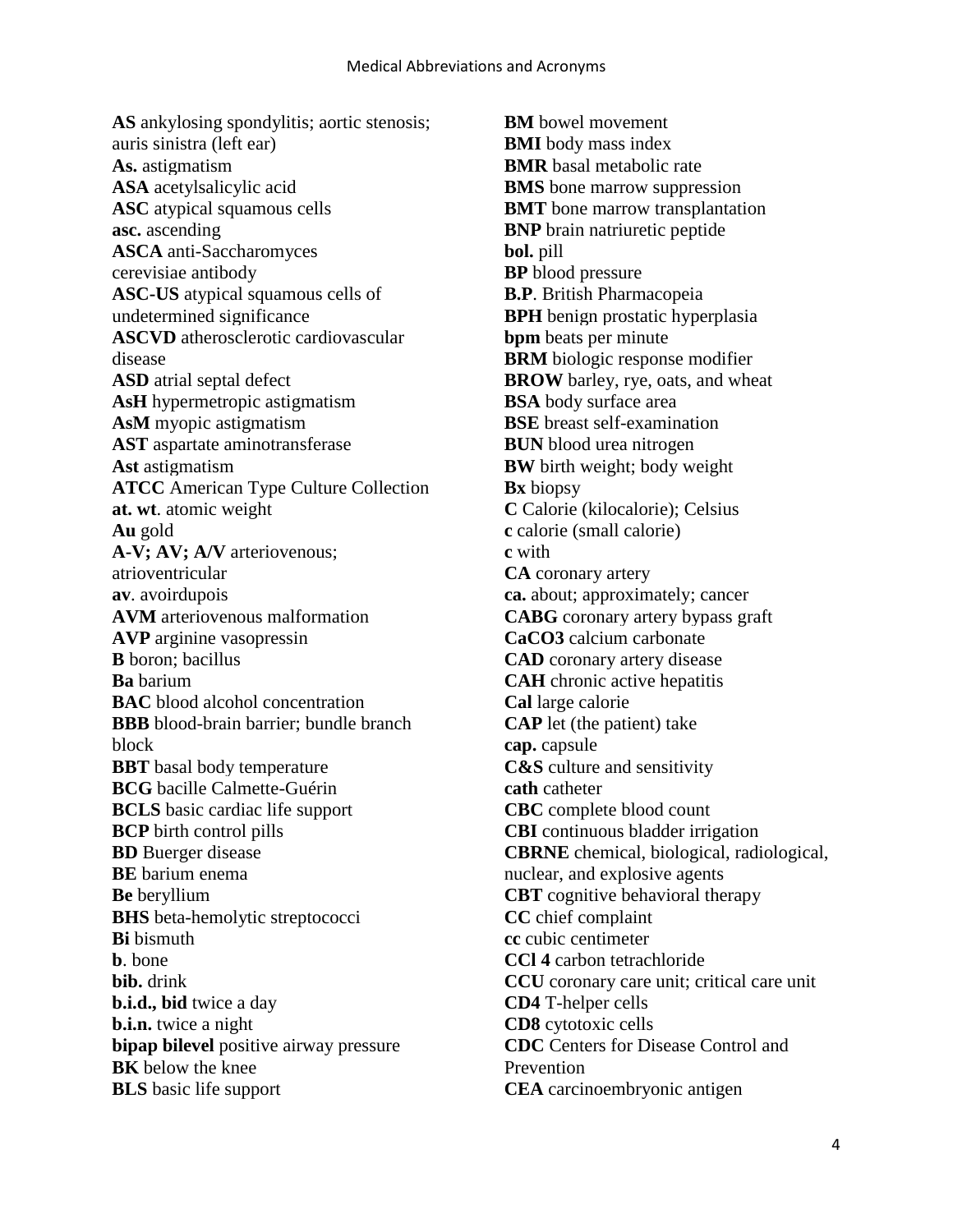**CF** cystic fibrosis; Christmas factor **CFTR** cystic fibrosis transmembrane regulator **cg** centigram **CHD** congenital heart disease; coronary heart disease **ChE** cholinesterase **CHF** congestive heart failure **CI** cardiac index **Ci** curie **CIN** cervical intraepithelial neoplasia **CIS** carcinoma in situ **CK** creatine kinase **CK-MB** serum creatine kinase, myocardialbound **Cl** chlorine **CLL** chronic lymphocytic leukemia **cm** centimeter **c.m.s.** to be taken tomorrow morning **CMT** certified medication technician **CMV** cytomegalovirus **c.n.** tomorrow night **CNS** central nervous system **c.n.s.** to be taken tomorrow night **CO** carbon monoxide; cardiac output **CO2** carbon dioxide **Co** cobalt **c/o** complains of **COLD** chronic obstructive lung disease comp. compound; compounded of **COMT** catechol-O-methyltransferase **COPD** chronic obstructive pulmonary disease **COX-2** cyclooxygenase 2 inhibitors **CP** cerebral palsy; cleft palate **CPAP** continuous positive airway pressure **CPC** clinicopathologic conference **CPD** cephalopelvic disproportion **CPHSS** Cincinnati Prehospital Stroke Scale **CPK** creatine phosphokinase **CPM** continuous passive motion **CPR** cardiopulmonary resuscitation **CR** conditioned reflex; controlled release; crown-rump length **CREST** calcinosis, Raynaud phenomenon, esophageal dysfunction, sclerodactyly,

telangiectasia (cluster of features of systemic sclerosis scleroderma) **CRP** c. reactive protein **CRS-R** Conners Rating Scales-Revised **CS** cardiogenic shock; cesarean section; culture and sensitivity **CSF** cerebrospinal fluid; colony-stimulating factor **CSH** combat support hospital **CT** computed/computerized tomography **Cu** copper **CV** cardiovascular **CVA** cardiovascular accident; cerebrovascular accident; costovertebral angle **CVC** central venous catheter **CVP** central venous pressure **CVRB** critical value read back **CVS** chorionic villi sampling **CXR** chest x-ray **D** diopter; dose **D5/0.9 NaCl 5%** dextrose and normal saline solution (0.9% NaCl) **D5/½ /NS 5%** dextrose and half-normal saline solution (0.45% NaCl) **D5W 5%** dextrose in water **d** density; right **/d** per day **D and C** dilatation and curettage **dB** decibel **DBP** diastolic blood pressure **DC** direct current; doctor of chiropractic **dc** discontinue **Derm** dermatology **det.** let it be given **DEXA** dual-energy x-ray absorptiometry **DFV** Doppler flow velocimetry **DHT** dihydrotestosterone **DI** diabetes insipidus **DIC** disseminated intravascular coagulation **dieb. alt.** every other day **dieb. tert**. every third day **dil.** dilute; diluted **dim.** halved **DISIDA** (scan) diisopropyl iminodiacetic acid (cholescintigraphy)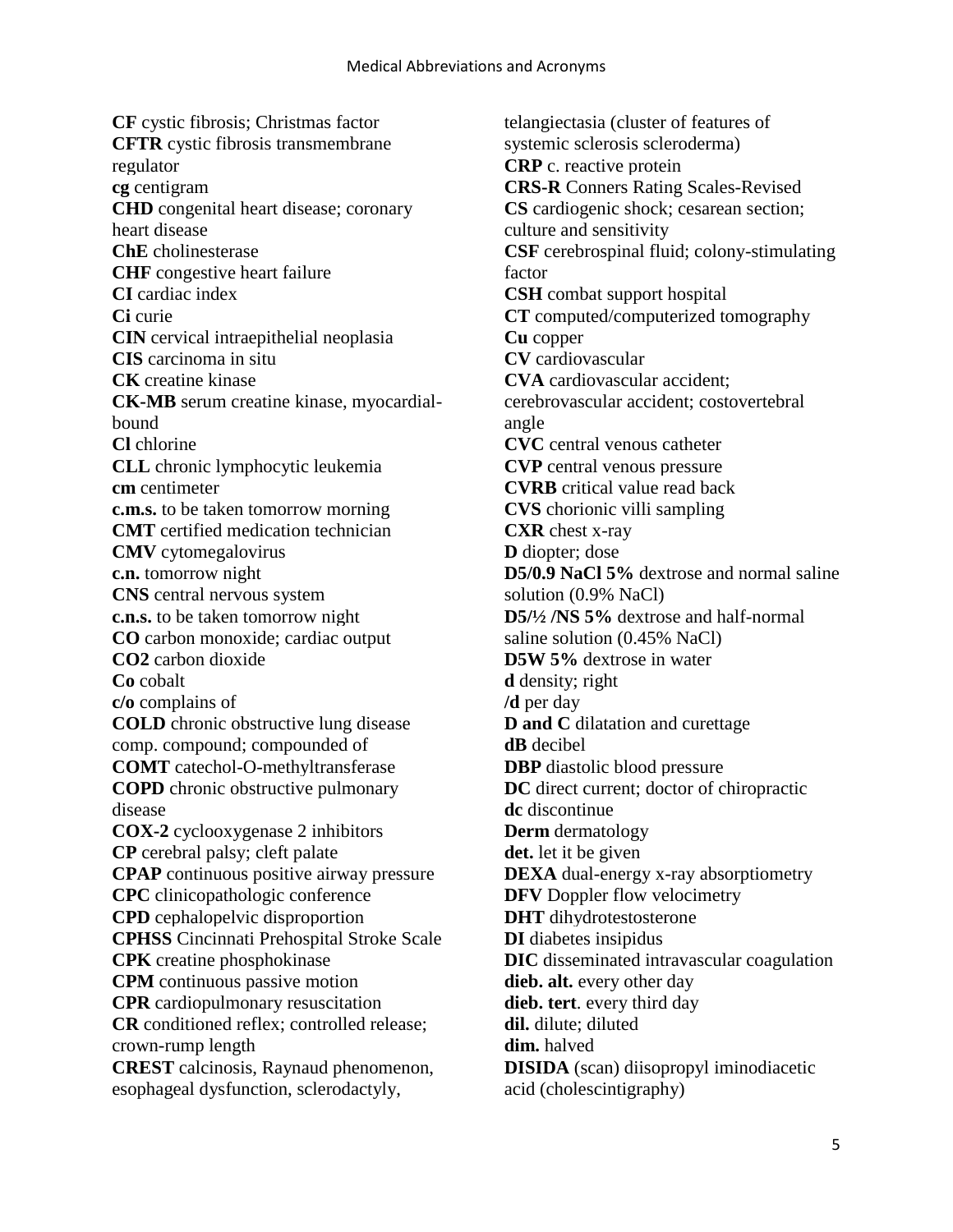**DJD** degenerative joint disease **DKA** diabetic ketoacidosis **dL** deciliter **DM** diabetes mellitus **DMARD** disease-modulating antirheumatic drug **DNA** deoxyribonucleic acid **DNH** do not hospitalize **DNR** do not resuscitate **DOA** dead on arrival **DOB** date of birth **DOE** dyspnea on exertion **DPat** diphtheria-acellular pertussis tetanus (vaccine) **DPT** diphtheria-pertussis-tetanus (vaccine) **dr.** dram **DRE** digital rectal examination **DRG** diagnosis-related group **DSM-IV-TR** Diagnostic and Statistical Manual of Mental Disorders, 4th Edition, Text Revision **DTR** deep tendon reflex(es) **DTs** delirium tremens **dur. dolor** while pain lasts **DVT** deep vein thrombosis **Dx** diagnosis **D5W** dextrose 5% in water **DWI** driving while intoxicated **E** eye; Escherichia **EBV** Epstein-Barr virus **ECF** extended care facility; extracellular fluid **ECG** electrocardiogram, electrocardiograph **ECHO** echocardiography **ECMO** extracorporeal membrane oxygenation **ECT** electroconvulsive therapy **ED** emergency department; effective dose; erythema dose; erectile dysfunction **EDD** estimated date of delivery (formerly EDC: estimated date of confinement) **EEG** electroencephalogram **EENT** eye, ear, nose, and throat **EF** ejection fraction **EGD** esophagogastroduodenoscopy **EIA** enzyme immunosorbent assay

**EKG** electrocardiogram; electrocardiograph **ELISA** enzyme-linked immunosorbent assay **elix.** elixir **Em** emmetropia **EMA-IgA** immunoglobulin A antiendomysial **EMG** electromyogram, electromyography **EMS** emergency medical service **Endo** endocrine **ENT** ear, nose, and throat **EOM** extraocular muscles **EP** extrapyramidal **EPS** extrapyramidal symptoms **ER** Emergency Room, extended-release **ERCP** endoscopic retrograde cholangiopancreatography **ESR** erythrocyte sedimentation rate **ESRD** end-stage renal disease **EST** electroshock therapy **ESWL** extracorporeal shock wave lithotripsy **ET-1** endothelin-1 **ETOH, EtOH** ethyl alcohol **ext.** extensor; external **F** Fahrenheit **f** female **FA** fatty acid **F and E** fluid and electrolyte **FAP** familial adenomatous polyposis **FBS** fasting blood sugar **FD** fatal dose; focal distance **FDA** (U.S.) Food and Drug Administration **Fe** iron **FEV** forced expiratory volume **FFP** fresh frozen plasma **FHT** fetal heart tone **FISH** fluorescence in situ hybridization **fl.** flexor **Fld** fluid **FP** family practice; family practitioner **FSH** follicle-stimulating hormone **FTT** failure to thrive **FUO** fever of unknown origin **G, g, gm** gram **GABA** gamma-aminobutyric acid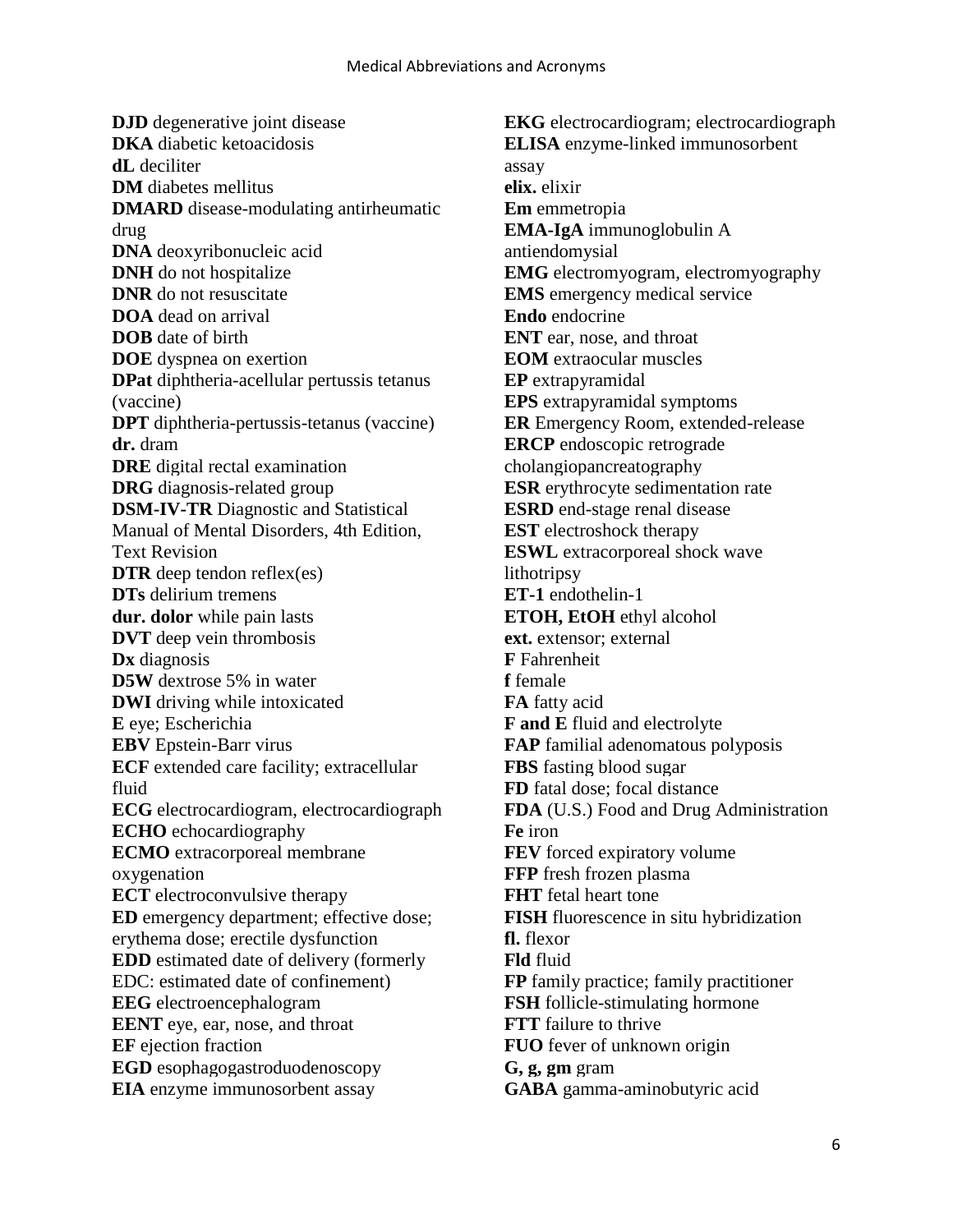GABAB gamma-aminobutyric acid type B **GABRB3** GABAA receptor gene **garg** gargle **GB** gallbladder; Guillain-Barré **GC** gonococcus or gonorrheal **GDM** gestational diabetes mellitus **GDS** Geriatric Depression Scale **GERD** gastroesophageal reflux disease **GFR** glomerular filtration rate **GGT** gamma-glutamyl transferase **GH** growth hormone **GI** gastrointestinal **GnRH** gonadotropin-releasing hormone **GP** general practitioner **G6PD** glucose-6-phosphate dehydrogenase **gr** grain **grad** by degrees **GRAS** generally recognized as safe **GSW** gunshot wound **GTT** glucose tolerance test **Gtt, gtt** drops **GU** genitourinary **guttat.** drop by drop **GVHD** graft-versus-host disease **GYN** gynecology **H** hydrogen **H+** hydrogen ion **h, hr** hour **H&H** hematocrit and hemoglobin **H1N1** hemagglutinin type 1 and neuraminidase type 1 **H2** histamine 2 **HAART** highly active antiretroviral therapy **HAV** hepatitis A virus **HBV** hepatitis B virus **HCG** human chorionic gonadotropin **HCP** health care professional **HCT, Hct** hematocrit **HCV** hepatitis C virus **HD** hearing distance **HDL** high-density lipoprotein **HDV** hepatitis D **HEENT** head, eye, ear, nose, and throat **HELLP** hemolysis, elevated liver enzymes, low platelets **HEPA** high-efficiency particulate air

**HER2** human EGF (epidermal growth factor) receptor 2 **HEV** hepatitis E **HF** heart failure **Hg** mercury hgb hemoglobin **HGSIL** high-grade squamous intraepithelial lesion **Hib** Haemophilus influenzae type B **HIDA** hepatobiliary iminodiacetic acid (cholescintigraphy) **HIV** human immunodeficiency virus **HLA** human leukocyteantigen **h/o** history of **HOB** head of bed **H2O** water **H2O2** hydrogen peroxide **hor. decub**. bedtime **hor. som, h.s.** bedtime **HPI** history of present illness **HPV** human papillomavirus **HR** heart rate **HRT** hormone replacement therapy **HSIL** high-grade squamous intraepithelial lesion **HSV** herpes simplex virus **HTLV-III** human T lymphotropic virus type III **HTN** hypertension **hx, Hx** history **Hy** hyperopia **Hz** hertz (cycles per second) **I** iodine **131I** radioactive isotope of iodine (atomic weight 131) **132I** radioactive isotope of iodine (atomic weight 132) **I&O** intake and output **IBW** ideal body weight **IC** inspiratory capacity **ICD** implantable cardioverter defibrillator **ICP** intracranial pressure **ICS** intercostal space **ICSH** interstitial cell-stimulating hormone **ICU** intensive care unit **Id.** the same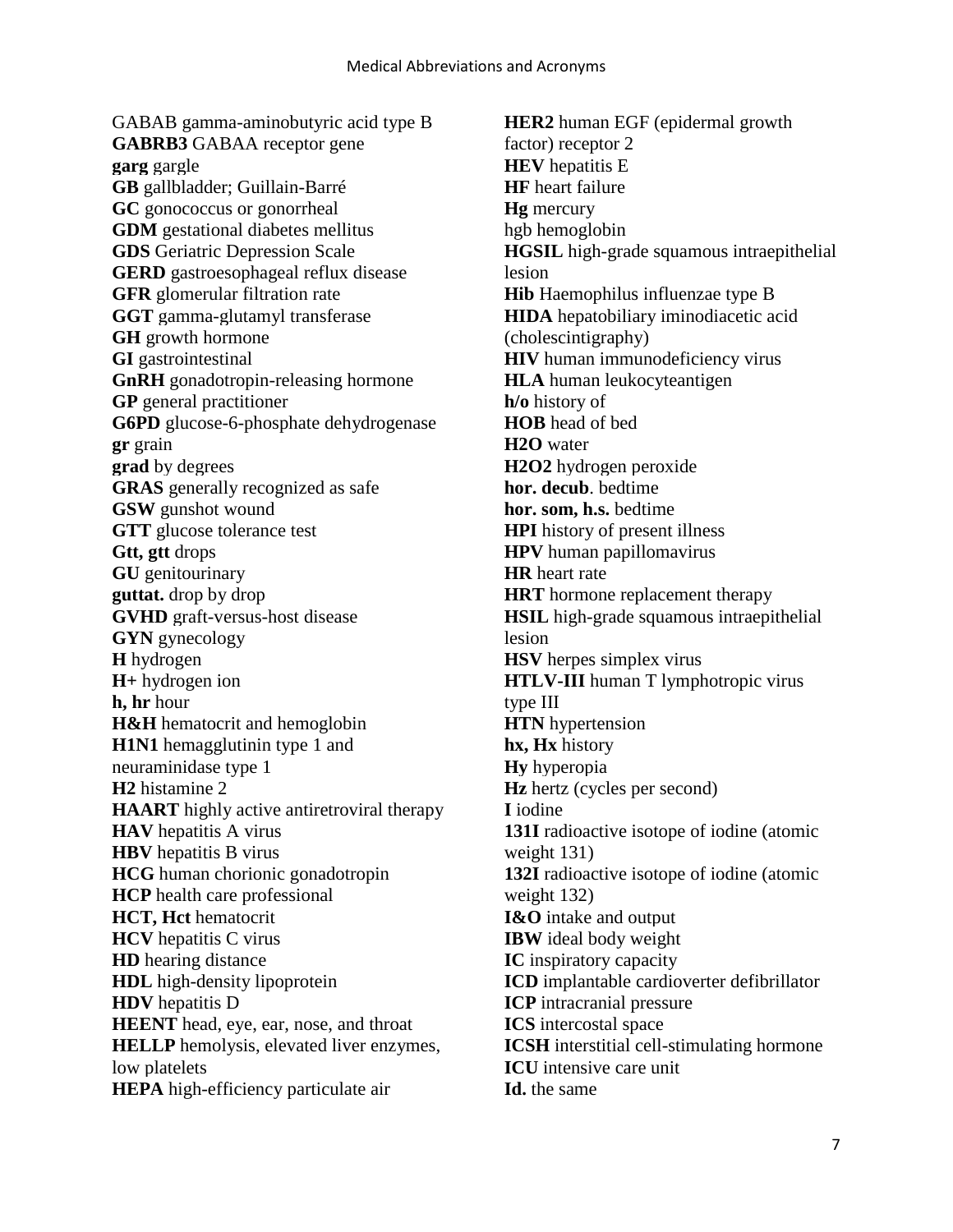**IDDM** insulin-dependent diabetes mellitus **IDM** infants of diabetic mothers **IED** improvised explosive device **Ig** immunoglobulin **IgE** immunoglobulin E **IgG** immunoglobulin G **IL-1** interleukin 1 **IL-8** interleukin 8 **IM** intramuscular **in d.** daily **INF** interferon **inf.** inferior **inj.** injection **INR** international normalized ratio **instill.** instillation **int.** internal **IOP** intraocular pressure **IPPB** intermittent positive pressure breathing **IQ** intelligence quotient **IRV** inspiratory reserve volume **I.U. a** international unit **IUCD** intrauterine contraceptive device **IUD** intrauterine device **IUFD** intrauterine fetal death **IV** intravenous **IVP** intravenous pyelogram **J** joule **JNC 7** The Seventh Report of the Joint National Committee on Prevention, Detection, Evaluation, and Treatment of High Blood Pressure **JRA** juvenile rheumatoid arthritis **jt.** joint **K** potassium **kg** kilogram **KI** potassium iodine **KOH** potassium hydroxide **KS** Kaposi sarcoma **KUB** kidney, ureter, and bladder **kv** kilovolt **KVO** keep vein open **L** liter **L&D** labor and delivery **lab** laboratory **lat** lateral

**lb** pound **LBW** low birth weight **LD50** lethal dose, median **LDH** lactate dehydrogenase **LDL** low-density lipoprotein **LE** lower extremity; lupus erythematosus **LEEP** loop electrosurgical excision procedure **LFT** liver function test **LGA** large for gestational age **LH** luteinizing hormone **Li** lithium **lig** ligament **liq.** liquid; fluid **LLE** left lower extremity **LLL** left lower lobe **LLQ** left lower quadrant **lmp** last menstrual period **LOC** level/loss of consciousness **LP** lumbar puncture **LR** lactated Ringer (solution) **LSIL** low-grade squamous epithelial lesion **LTD** lowest tolerated dose **LUE** left upper extremity **LUL** left upper lobe **LUQ** left upper quadrant **LV** left ventricle **LVAD** left ventricular assist device **LVH** left ventricular hypertrophy **M** master; medicine; molar; thousand; muscle **m** male; meter; minim; mole; meta; muscle **MA** mental age **MAO-B** monoamine oxidase-B **man. prim.** first thing in the morning **MAP** mean arterial pressure **MAT** Miller Analogies Test **MBD** minimal brain dysfunction **mc; mCi** millicurie **mcg** microgram **MCH** mean corpuscular hemoglobin **MCHC** mean corpuscular hemoglobin concentration **MCV** mean corpuscular volume **MD** muscular dystrophy **MDI** metered-dose inhaler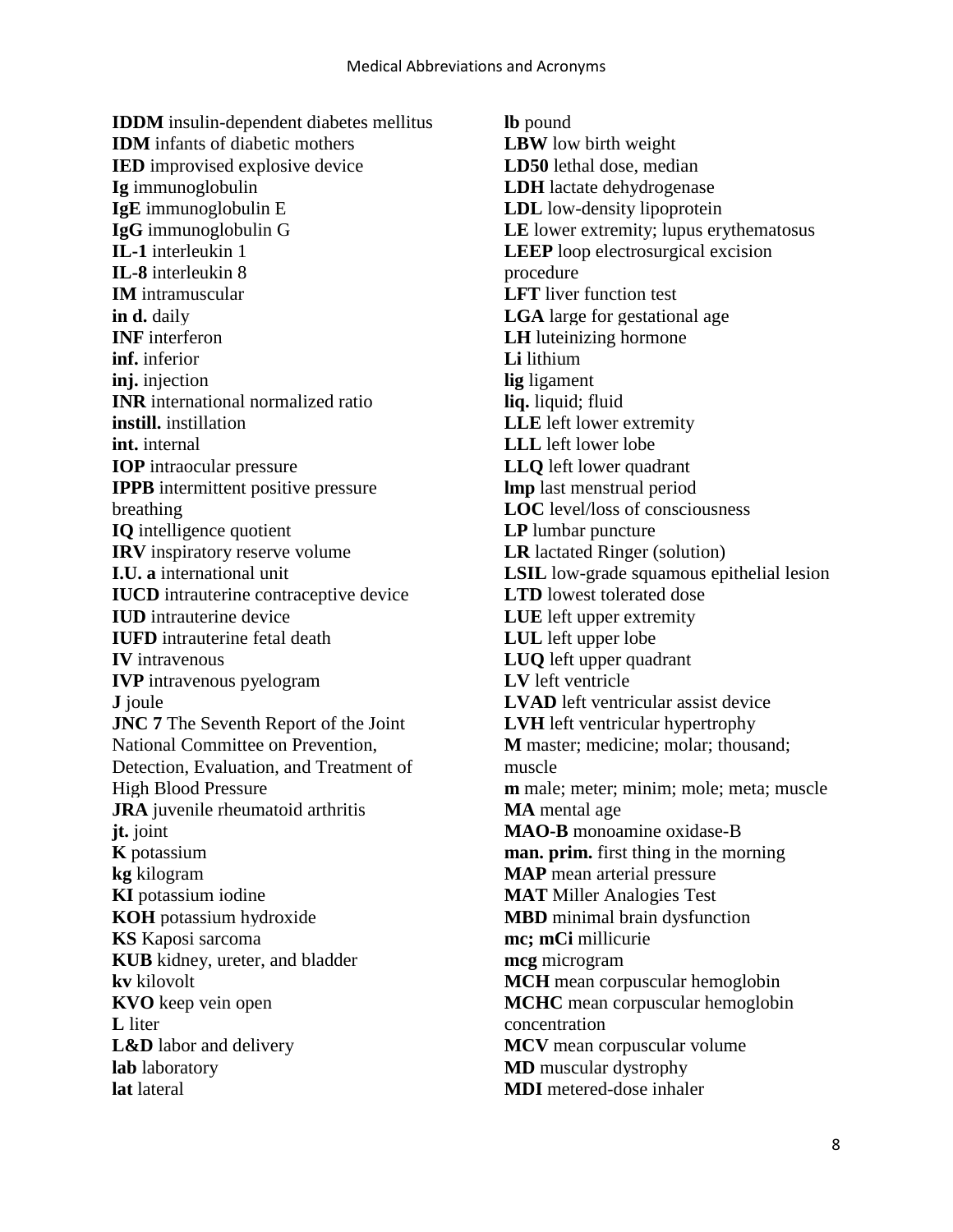**MED** minimum effective dose **med** medial **MELD** Model for End-Stage Liver Disease **µEq** microequivalent **mEq** milliequivalent **mEq/L** milliequivalent per liter **ME ratio** myeloid/erythroid ratio **MG** myasthenia gravis **Mg** magnesium **MgSO4** magnesium sulfate **µg** microgram **mg** milligram **MI** myocardial infarction **MID** minimum infective dose **mist.** a mixture **ml** milliliter **MLD** minimum lethal dose **MLF** medial longitudinal fasciculus **MM** mucous membrane; multiple myeloma **mm** millimeter **mm Hg** millimeters of mercury **mMol** millimole **MMR** measles-mumps-rubella (vaccine) **MMSE** Mini-Mental Status Examination **Mn** manganese **mol wt** molecular weight **mor. dict.** as directed **mor. sol.** as accustomed **MPC** maximum permitted concentration **MPN** most probable number **mr** milliroentgen **MRA** magnetic resonance angiography **MRgFUS** MR-guided focused ultrasound surgery **MRI** magnetic resonance imaging **MS** mitral stenosis; multiple sclerosis **MV** mitral valve **mV** millivolt **MVA** motor vehicle accident **MW** molecular weight **My** myopia **N** nitrogen **n** nerve **N/A** not applicable **Na** sodium **NAA** nucleic acid amplification

**NAD** no acute distress **n.b.** note well **nCi** nanocurie **NDC** National Drug Code **NG, ng** nasogastric **NGT** nasogastric tube **NH3** ammonia **Ni** nickel **NICU** neonatal intensive care unit **NIDDM** noninsulin-dependent diabetes mellitus **NIH** National Institutes of Health **NK** natural killer **NKA** no known allergies **NMDA** N-methyl D-aspartate **NMJ** neuromuscular junction **NMS** neuroleptic malignant syndrome **nn** nerves **noct.** in the night **noct. maneq.** night and morning **non rep; n.r**. do not repeat **NPN** nonprotein nitrogen **NPO; n.p.o**. nothing by mouth **NRC** normal retinal correspondence **NS** normal saline **NSAID** nonsteroidal anti-inflammatory drug **NSR** normal sinus rhythm **N&V, N/V** nausea and vomiting **O** pint **O2** oxygen **OB** obstetrics **OC** oral contraceptive **OCD** obsessive-compulsive disorder **O.D.** right eye **ol.** oil **om. mane vel noc**. every morning or night **omn. hor**. every hour **omn. noct.** every night **OmPC** outer membrane porin C **OOB** out of bed **OPD** outpatient department **OR** operating room **ORIF** open reduction with/and internal fixation **O.S.** left eye **OSHA** Occupational Safety and Health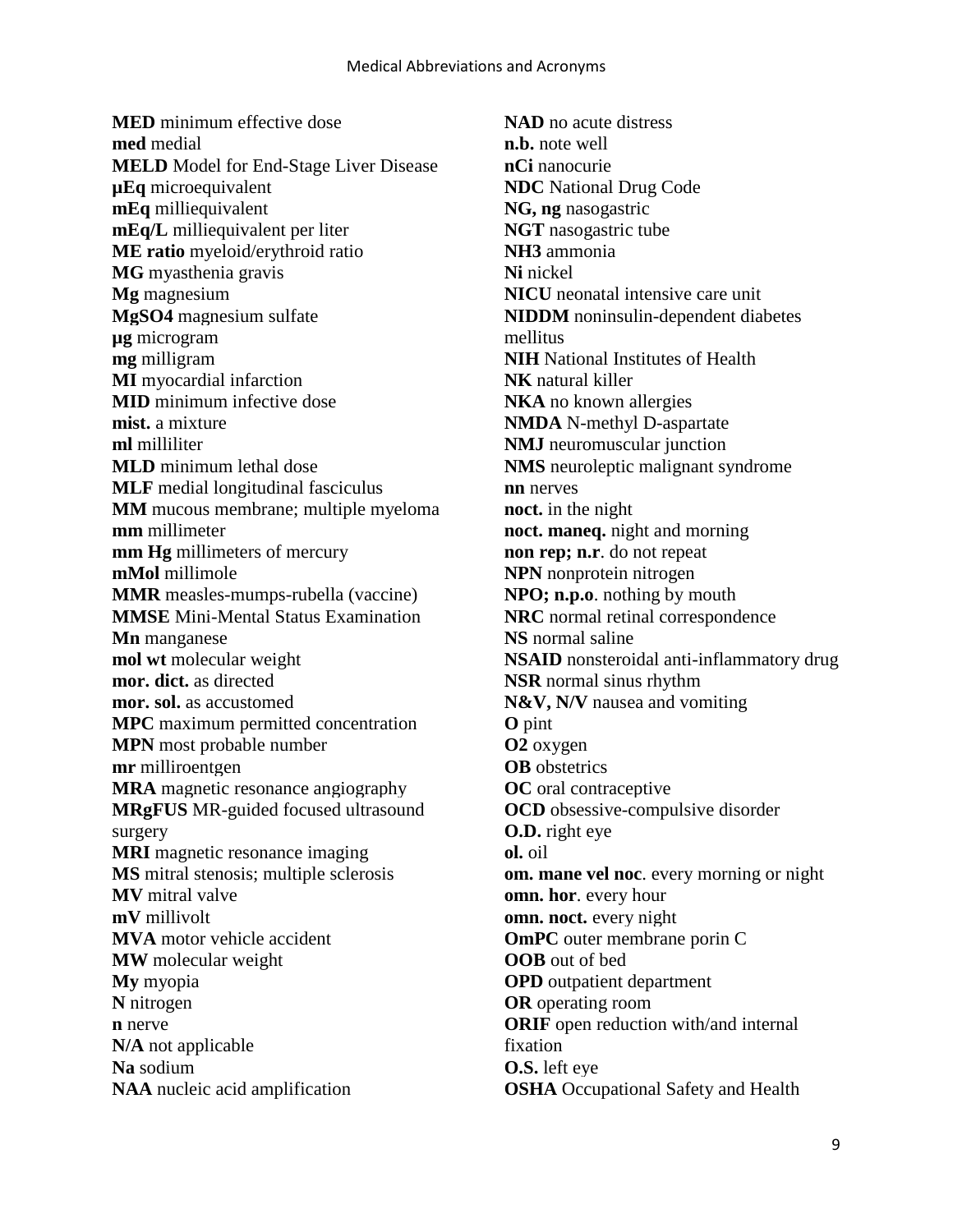Administration **OT** occupational therapy **OTC** over-the-counter **OU** each eye **oz** ounce **P, p** melting point **p** after **P2** pulmonic second sound **P-A; PA; pa** placenta abruption; posteroanterior; pulmonary artery **PABA** para-aminobenzoic acid (vitamin B10) **Paco2** partial pressure of carbon dioxide in alveolar gas **PACU** postanesthesia care unit **PAD** peripheral arterial disease **PALS** pediatric advanced life support **P-ANCA** perinuclear antineutrophil cytoplasmic antibody **PAO 2** alveolar oxygen partial pressure **Pap, Pap test** Papanicolaou smear **part. vic** in divided doses **Pb** lead **PBI** protein-bound iodine **p.c.** after meals **PCA** patient-controlled analgesia **Pco 2** carbon dioxide pressure **PCOS** polycystic ovarian syndrome **PCP** Pneumocystis carinii pneumonia; primary care physician; primary care provider **PCR** polymerase chain reaction **PCWP** pulmonary capillary wedge pressure **PD** interpupillary distance; Parkinson disease; peritoneal dialysis **pd** prism diopter; pupillary distance **PDA** patent ductus arteriosus **PDR** Physicians' Desk Reference **PE** physical examination; pulmonary embolism **PEEP** positive end expiratory pressure **PEFR** peak expiratory flow rate **PEG** percutaneous endoscopic gastrostomy **per** through or by **PERRLA** pupils equal, regular, react to light and accommodation

**PET** positron emission tomography **PFP, P4P** pay for performance **PFT** pulmonary function test **pH** hydrogen ion concentration **Pharm; Phar.** pharmacy **PI** present illness; previous illness **PICC** peripherally inserted central catheter **PID** pelvic inflammatory disease **PIH** pregnancy-induced hypertension **pil.** pill **PIP** proximal interphalangeal **PIPDA (scan)** 99mTc-paraisopropylacetanilido-iminodiaacetic acid (cholescintigraphy) **PKU** phenylketonuria **PM** afternoon/evening **PMH** past medical history **PMI** point of maximal impulse **PMN** polymorphonuclear neutrophil leukocytes **PMS** premenstrual syndrome **PND** paroxysmal nocturnal dyspnea **PNH** paroxysmal nocturnal hemoglobinuria **PNS** peripheral nervous system **PO; p.o.** orally **POLST** physician orders for life-sustaining therapy post. posterior **PP** placenta previa **PPD** purified protein derivative (TB test) **ppm** parts per million **p.r.** through the rectum **PRBCs** packed red blood cells **p.r.n.** as needed **pro time/PT** prothrombin time **PSA** prostate-specific antigen **PSV** prostate-specific antigen **PT** prothrombin time; physical therapy **Pt** platinum; patient **pt** pint **PTT** partial thromboplastin time **Pu** plutonium **PUBS** percutaneous umbilical blood sampling **PUVA** psoralen ultraviolet A **p.v.** through the vagina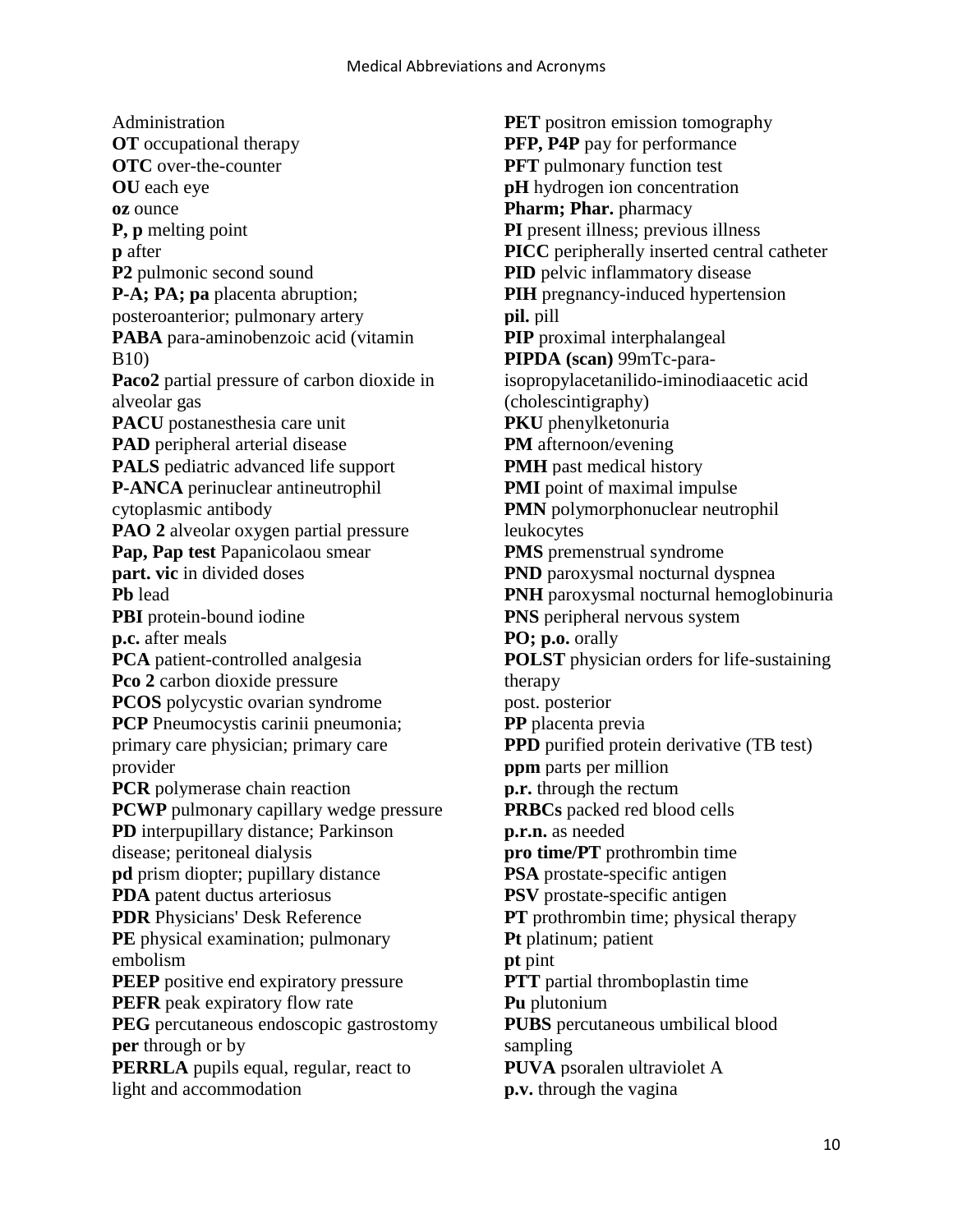**PVC** premature ventricular contraction **PVR** peripheral vascular resistance **q** every **q.d.†** every day **QFT-G** QuantiFERON-TB Gold **q.h.** every hour **q.2h**. every 2 hours **q.3h.** every 3 hours **q.4h.** every 4 hours **q.i.d.** a four times a day **q.l.** as much as wanted **qns** quantity not sufficient **q.o.d**. a every other day **q.p.** as much as desired **q.s.** as much as needed **qt** quart **q.v.** as much as you please **RA** rheumatoid arthritis **Ra** radium **rad** radiation absorbed dose **RAI** radioactive iodine **RAIU** radioactive iodine uptake **RBC** red blood cell; red blood count **RD** Raynaud disease **RDA** recommended daily/dietary allowance **RDS** respiratory distress syndrome **RE** right eye **Re** rhenium **REM** rapid eye movement **RF** rheumatoid factor **RFT** renal function test **Rh** rhesus factor; rhodium **RHD** rheumatic heart disease **RLE** right lower extremity **RLL** right lower lobe **RLQ** right lower quadrant **RML** right middle lobe of lung **Rn** radon **RNA** ribonucleic acid **R/O** rule out **ROM** range of motion **ROS** review of systems **RPM** revolutions per minute **RQ** respiratory quotient **RR** recovery room; respiratory rate **RSV** respiratory syncytial virus

**RT** radiation therapy; respiratory therapy **R/T** related to **RUE** right upper extremity **RUL** right upper lobe **RUQ** right upper quadrant **S** mark **s** without **S.** sacral **S-A; S/A; SA** sinoatrial **SAD** seasonal affective disorder SARS severe acute respiratory syndrome **SB** small bowel **Sb** antimony **SBP** systolic blood pressure **SC, sc, s.c.** subcutaneous(ly) **SCI** spinal cord injury **S.D.** standard deviation **SDAT** senile dementia of the Alzheimer type **S.E**. standard error **Se** selenium **Sed rate** sedimentation rate **semih.** half an hour **SERM** selective estrogen receptor modulator **SGA** small for gestational age **SI** international system of units **Si** silicon **SIADH** syndrome of inappropriate diuretic hormone **SIDS** sudden infant death syndrome **Sig.** write on label **SJS** Stevens-Johnson syndrome **SLE** systemic lupus erythematosus **SLP** speech-language pathology **Sn** tin **SNF** skilled nursing facility **SNRI** serotonin and norepinephrine reuptake inhibitor **SNS** sympathetic nervous system **SOB** shortness of breath **sol** solution, dissolved **s.o.s**. if necessary **S/P** no change after **SPECT** single-photon emission computed tomography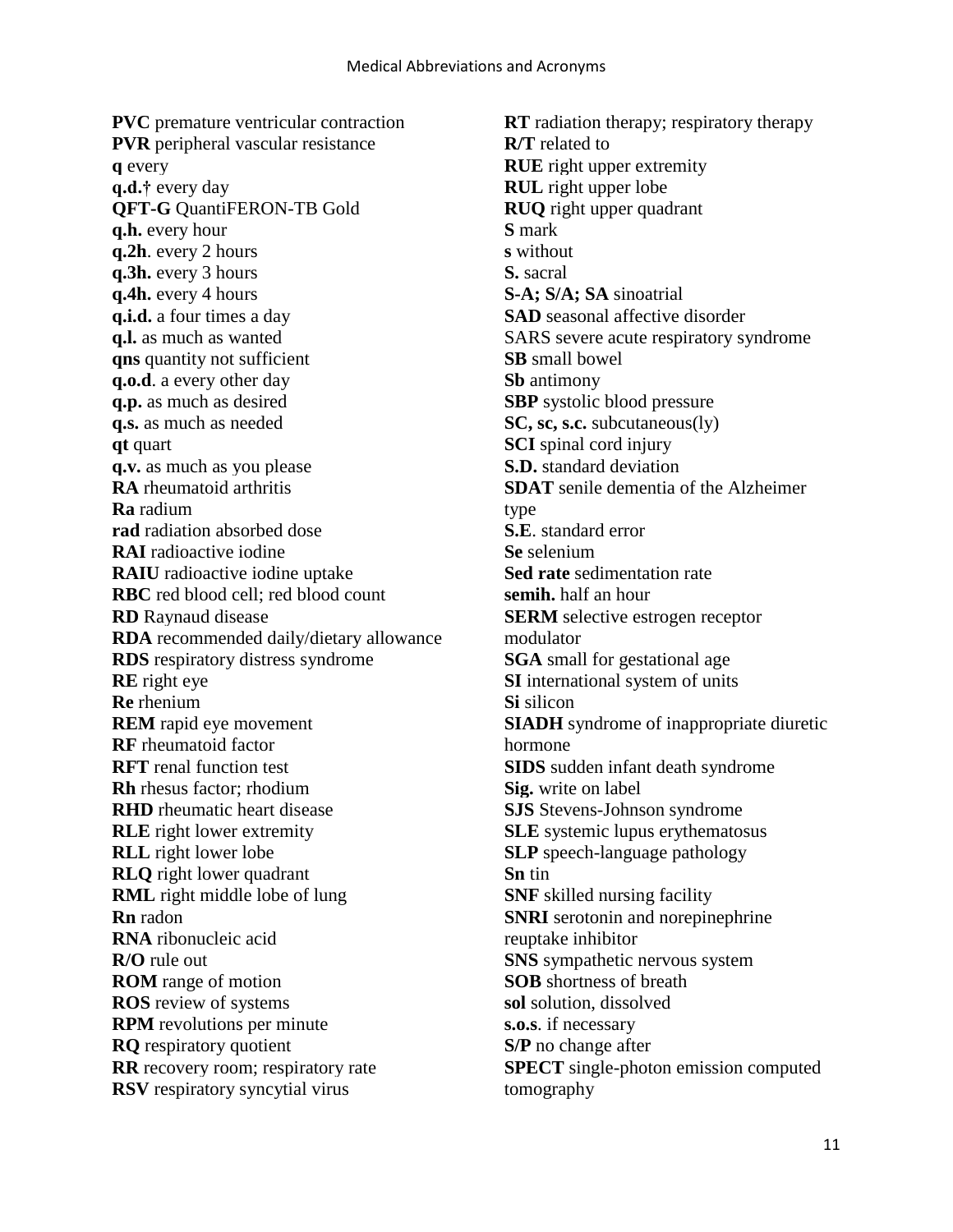**sp gr** specific gravity **SPF** skin protection factor **sph** spherical **spt.** spirit **s.q.** subcutaneous(ly) **Sr** strontium **ss** a half **SSRI** selective serotonin reuptake inhibitor **SSS** sick sinus syndrome **st.** let it/them stand Staph Staphylococcus stat. immediately **STD** sexually transmitted disease **Strep** Streptococcus **STS** serologic test for syphilis **STU** skin test unit **sup.** superior **supf**. superficial **SV** stroke volume; supraventricular **SVC** superior vena cava **Sx** symptoms **syr.** syrup **T** temperature **T3** triiodothyronine **T4** tetraiodothyronine; thyroxine **T6** thoracic nerve pair 6 **TA** toxin-antitoxin **Ta** tantalum **T&A** tonsillectomy and adenoidectomy **TAH** total abdominal hysterectomy **TAT** thematic apperception test **T.A.T.** toxin-antitoxin **TB** tuberculin; tuberculosis; tubercle bacillus **Tb** terbium **t.d.s.** to be taken three times daily **Te** tellurium; tetanus **TEE** transesophageal echocardiogram **TEN** toxic epidermal necrolysis **TENS** transcutaneous electrical nerve stimulation **TG** thyroglobulin **Th** thorium **THR** total hip replacement **TIA** transient ischemic attack **TIBC** total iron-binding capacity

**t.i.d**. three times a day **t.i.n.** three times a night **tinct., tr** tincture **TKR** total knee replacement **Tl** thallium **TLC, tlc** tender loving care; thin layer chromatography; total lung capacity **TM** tympanic membrane **TMJ** temporomandibular joint **TN** trigeminal nerve **TNF** tumor necrosis factor **TNF-I** tumor necrosis factor inhibitor **TNF-α** tumor necrosis factor alpha **TNM** tumor-node-metastasis **TNT** trinitrotoluene **TNTM** too numerous to mention **top.** topically **TORB** telephone order read back **TPI** Treponema pallidum immobilization test for syphilis **TPN** total parenteral nutrition **TPO** thyroid peroxidase **TPR** temperature, pulse, and respiration **tr, tinct.** tincture **TRAP criteria** tremor, rigidity, akinesia or postural instablity bradykinesia, and postural instability **Treg** regulatory T cell **trit.** triturate, grind **TSD** time since death **TSE** testicular self-examination **TSH** thyroid-stimulating hormone **tTG** antitransglutaminase **TUMA** transurethral microwave antenna **TUR** transurethral resection **TURP** transurethral resection of the prostate **Tx** treatment **U a** uranium; unit a **UA** urinalysis **UC** ulcerative colitis **UE** upper extremity **UHF** ultrahigh frequency **ult. praes.** the last ordered **Umb; umb** umbilicus **ung.** ointment **URI** upper respiratory infection